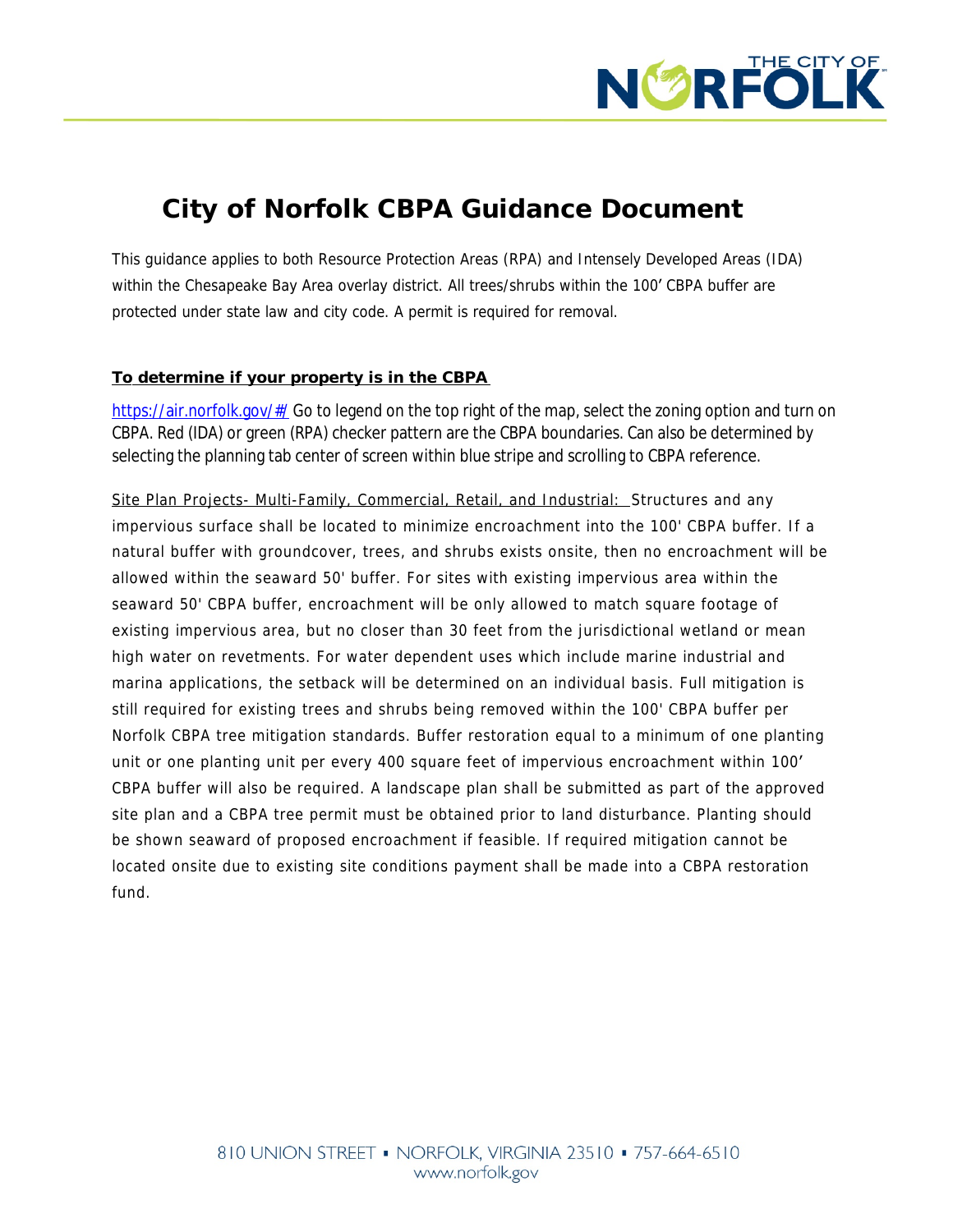

# **Water Quality Impact Assessment (WQIA) for CBPA Site Plan Projects**

## *Land Disturbance:*

Area of site  $ft.^2$ 

Area of land disturbance ft.<sup>2</sup>

## **CBPA Mitigation**

# trees removed within 100' CBPA buffer \_\_\_\_\_\_\_ 1"- 12" \_\_\_\_ 13" – 24" \_\_\_\_ 25" – 35"

 $\overline{\phantom{a}}$ # shrubs removed within 100' CBPA buffer Total woody vegetation disturbance within 100' CBPA buffer \_\_\_\_\_\_\_ ft.<sup>2</sup>

### *CBPA Buffer Encroachment:*

Provide existing and proposed impervious (decks and patios are considered impervious) in chart. The 100' CBPA buffer encroachment will be the total, including the encroachment into the 50' CBPA buffer. Refer to CBPA guidance document for mitigation and encroachment planting requirements and species selection.

|                  | Existing<br>Impervious | Proposed<br>Impervious |
|------------------|------------------------|------------------------|
| 50' CBPA Buffer  |                        |                        |
| 100' CBPA Buffer |                        |                        |

### *Mitigation & Encroachment plantings required:*

Vegetation to be planted: Large Canopy Trees \_\_\_\_\_\_\_ Small Canopy Trees \_\_\_\_\_\_\_ Shrubs \_\_\_\_\_\_\_

Show species and numbers of proposed vegetation to be planted on the survey or landscape plan.

### *Erosion and Sediment Control:*

Erosion and Sediment Control Plan & Stormwater Plan approved. □ Yes □ No

Responsible Land Disturber has been identified  $\neg$  Yes  $\neg$  No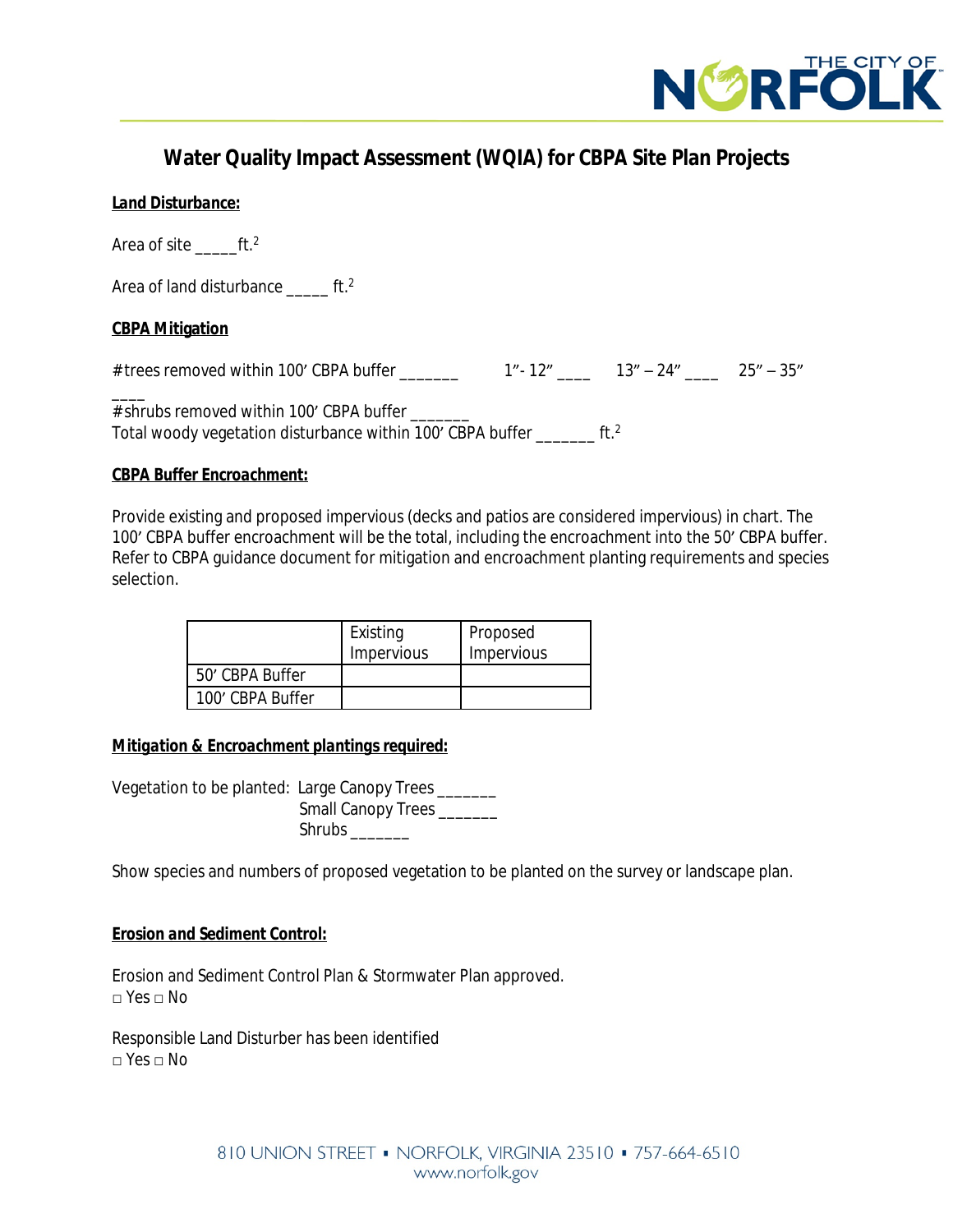

# **Tree Mitigation Guidelines**

Tree mitigation is based upon the following guidelines established by Bureau of Environmental Services. Mitigation is based upon tree size class, tree species, and tree location. The construction impact zone (CIZ) is a 10-foot-wide area adjacent to any structures footprint. Large canopy tree species (LCT) are those that reach at least 60 feet in height at maturity. Small canopy species (SCT) are those that reach less than 35 feet in height at maturity.

### **Site Plan Development**

Mitigation for trees located within footprint or construction impact zone (10 feet from foundation).

| Size Class (DBH inches) | Mitigation – Large Canopy Trees |
|-------------------------|---------------------------------|
| $0 - 12$                | $\left(2 - 1.5$ " caliper tree  |
| $13-24$                 | $\vert$ 4 – 1.5" caliper trees  |
| 25-35                   | $6 - 1.5$ " caliper trees       |

### **CBPA Violations (Trees Removed without Permit)**

Tree mitigation will double the requirements shown in the charts above.

### **Significant Specimen Trees**

DBH of 36" or greater is a considered a large specimen tree and mitigation is influenced by tree condition and tree risk assessment performed by an ISA Certified Arborist. (Diameter/3 = # of replacement large canopy trees.

### **Dead or Dying Trees**

The tree replacement is 1:1, based upon written evaluation by an ISA Certified Arborist.

\*DBH – Diameter at Breast Height (measured at 4.5 feet above the ground)

### **Substitution Guidelines**

 $1$  LCT = 2 SCT = 10 large growing shrubs (6 – 8 ft. height and/or width @ maturity) 1/2 of mitigation planting shall be trees Monetary Substitution: 1 LCT = \$310.00; 1 SCT = 250.00; 1 Shrub = \$45.00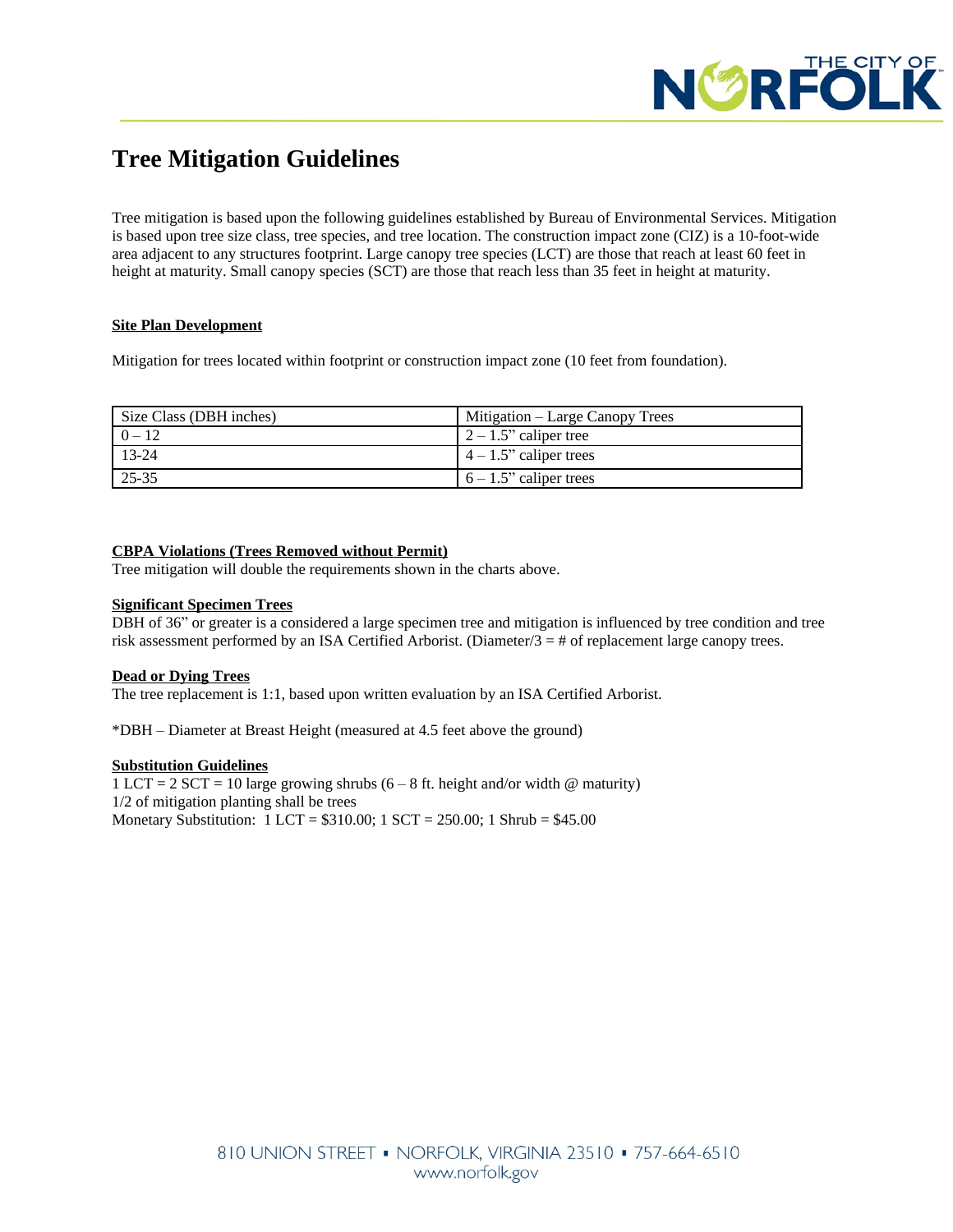

# **MITIGATION SPEC SHEET**

Large Canopy Tree means a large-growing tree. WILL MATURE TO APPROX 60+ FEET IN **HEIGHT** 

MINIMUM PLANTING SIZES:

\*1.5 INCHES IN DIAMETER &/or 8-10 FEET IN HEIGHT,

\*MULTI-STEMMED AND EVERGREENS - 8-10 FEET IN HEIGHT: IGNORE DIAMETER-acceptable shade trees are oak, pine, black gum, southern magnolia, eastern red cedar and similar sized trees;

Small Canopy Tree means a tree that can grow under or smaller than a shade tree. WILL MATURE TO APPROX. 20+ FEET IN HEIGHT

MINIMUM PLANTING SIZES:

\*1.5 INCHES IN DIAMETER &/or 8-10 FEET IN HEIGHT,

\*MULTI-STEMMED AND EVERGREENS-8-10 FEET IN HEIGHT: IGNORE DIAMETER

-Acceptable small or under-story trees ares erviceberry, yaupon holly, redbud, and similar sized trees.



LARGE-GROWING SHRUBS means shrubs that are wood whardy, and permanent additions to the landscape (such as a tree). WILL MATURE TO APPROX. 8-10 FEET IN **HEIGHT &/OR WIDTH** 

*IF SUBSTITUTION OPTION IS GIVEN: PLANTING SUBSTITUTION:*

 *1 large canopy tree = 2 small canopy tree; 1 large canopy tree = 10 large-growing shrubs*

**Planting must occur onsite within 100 foot CBPA buffer. Payment can substitute for required plantings due to space restrictions.**

*MONETARY SUBSTITUTION: 1 shade tree = \$310; 1 small tree = \$250; 1 shrub = \$45*

#### *IMPORTANT: CHECK SUN/SHADE REQUIREMENTS AND SALT TOLERANCE PLANT TREES/SHRUBS ALLOWING PROPER GROWTH BOTH IN HEIGHT AND WIDTH PLANT ACCORDING TO PLANTING GUIDES PROVIDED BY NURSERY KEEP ID TAG(S) ON PLANT(S) &/OR KEEP CONTAINER(S) FOR INSPECTION*

*X +*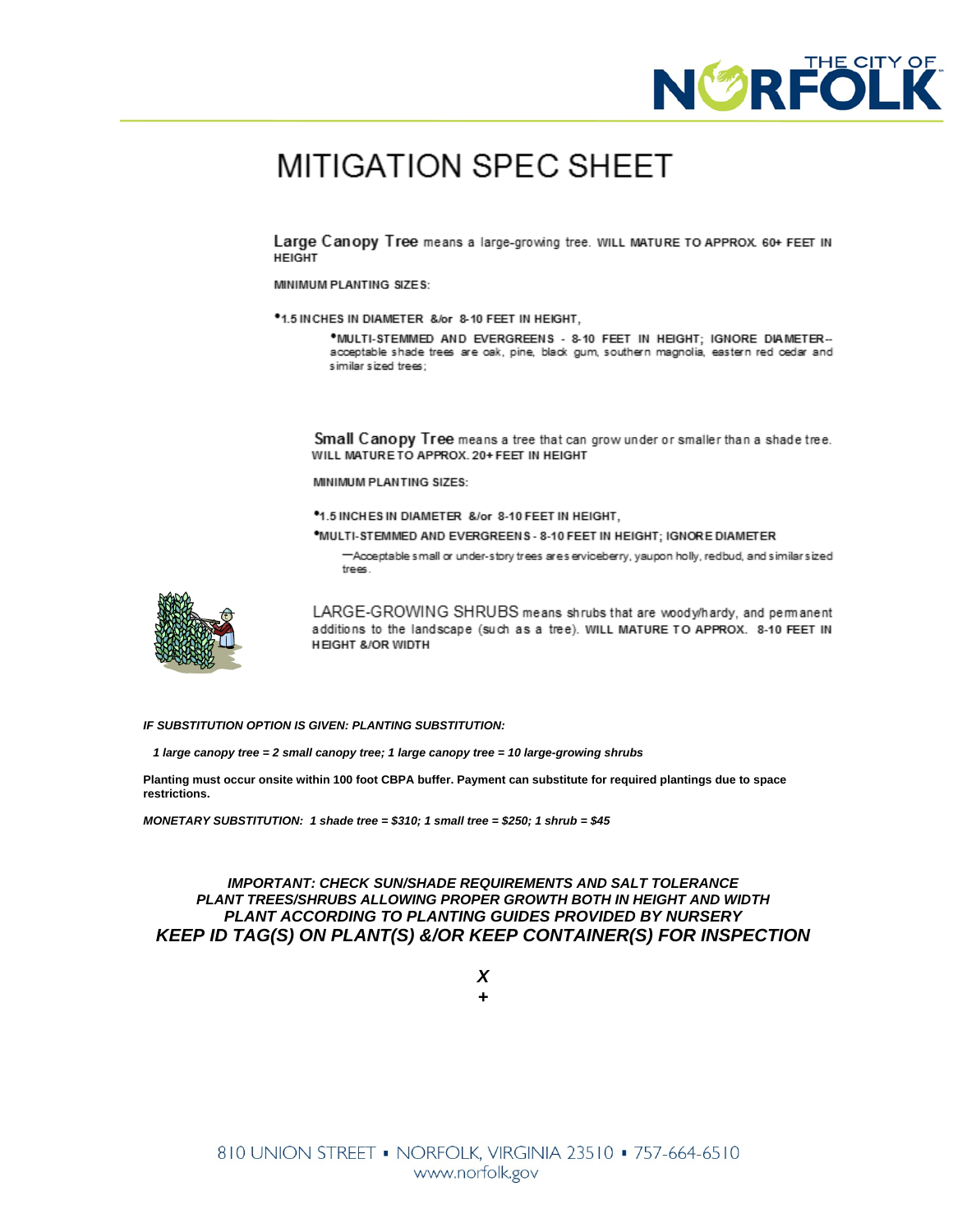

# **100 Foot CBPA (RPA & IDA) Buffer Encroachment Guidelines**

Any impervious surface encroachment into the 100 foot CBPA buffer for site plan projects will require 1 planting unit for every 400 square feet or fraction thereof.

# **One Planting Unit**

- One (1) large canopy tree  $\mathcal{Q}$  1.5" 2" caliper or large evergreen tree  $\mathcal{Q}$  6' height
- Two (2) small canopy trees  $\varnothing$  1.0" 1.5" caliper
- Three (3) small shrubs

# **Example:**

An 800 square-foot addition encroaching into 100 foot CBPA buffer.

Divide by 400 square feet (20'x20' unit) to get:

| <b>Units</b> | X            | plant/unit           | <b>Number of plants</b> |
|--------------|--------------|----------------------|-------------------------|
| 2 units      | $\mathsf{X}$ | 1 large canopy tree  | 2 large canopy trees    |
|              |              | 2 small canopy trees | 4 small canopy trees    |
|              |              | 3 small shrubs       | 6 small shrubs          |
|              |              |                      | 12 plants               |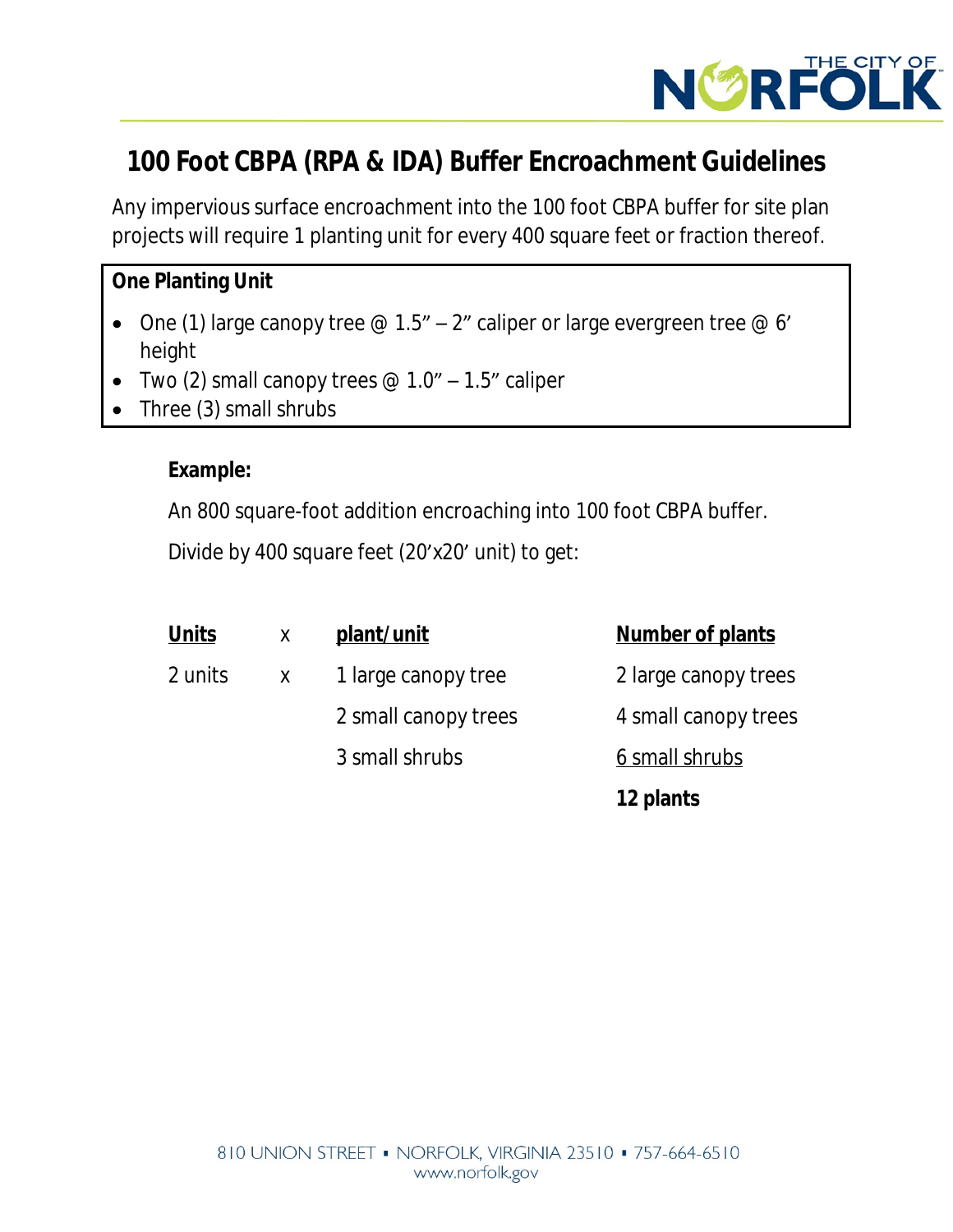

# **Salt-Tolerant Native Plants for Waterfront Landscapes**

## **Deciduous Large Canopy Trees**

Hackberry (*Celtis occidentalis*) Sugarberry (Celtis laevigata) Sweet gum (*Liquidambar styraciflua*) – cultivar without seed pods e.g. 'Rotundiloba' Black Cherry (*Prunus serotina*) Bald Cypress (*Taxodium distichum*) White oak (*Quercus alba*) Swamp white oak (*Quercus bicolor*) Willow oak (*Quercus phellos*) – cultivar with narrower canopy e.g. 'Hightower' Water oak (*Quercus nigra*) Pin oak (*Quercus palustris*) Persimmon (*Diospyros virginiana*) – edible fruit Black tupelo (*Nyssa sylvatica*) – cultivar with narrower canopy e.g. 'Forum'

# **Evergreen Large Canopy Trees**

Eastern red cedar (*Juniperus virginiana*) Loblolly pine (*Pinus taeda*) American holly (*Ilex opaca*) Live oak (*Quercus virginiana*) – cultivar with narrower canopy e.g. 'Highrise' Southern magnolia (*Magnolia grandiflora*)

## **Small Canopy Trees**

Yaupon holly (*Ilex vomitoria*) – tree & weeping varieties available Little Gem Magnolia (*Magnolia grandiflora* 'Little Gem') Sweetbay magnolia (*Magnolia virginiana*) Common serviceberry (*Amelanchier arborea*) Eastern serviceberry (*Amelanchier canadensis*)

# **Salt-Tolerant Native Plants for Waterfront Landscapes**